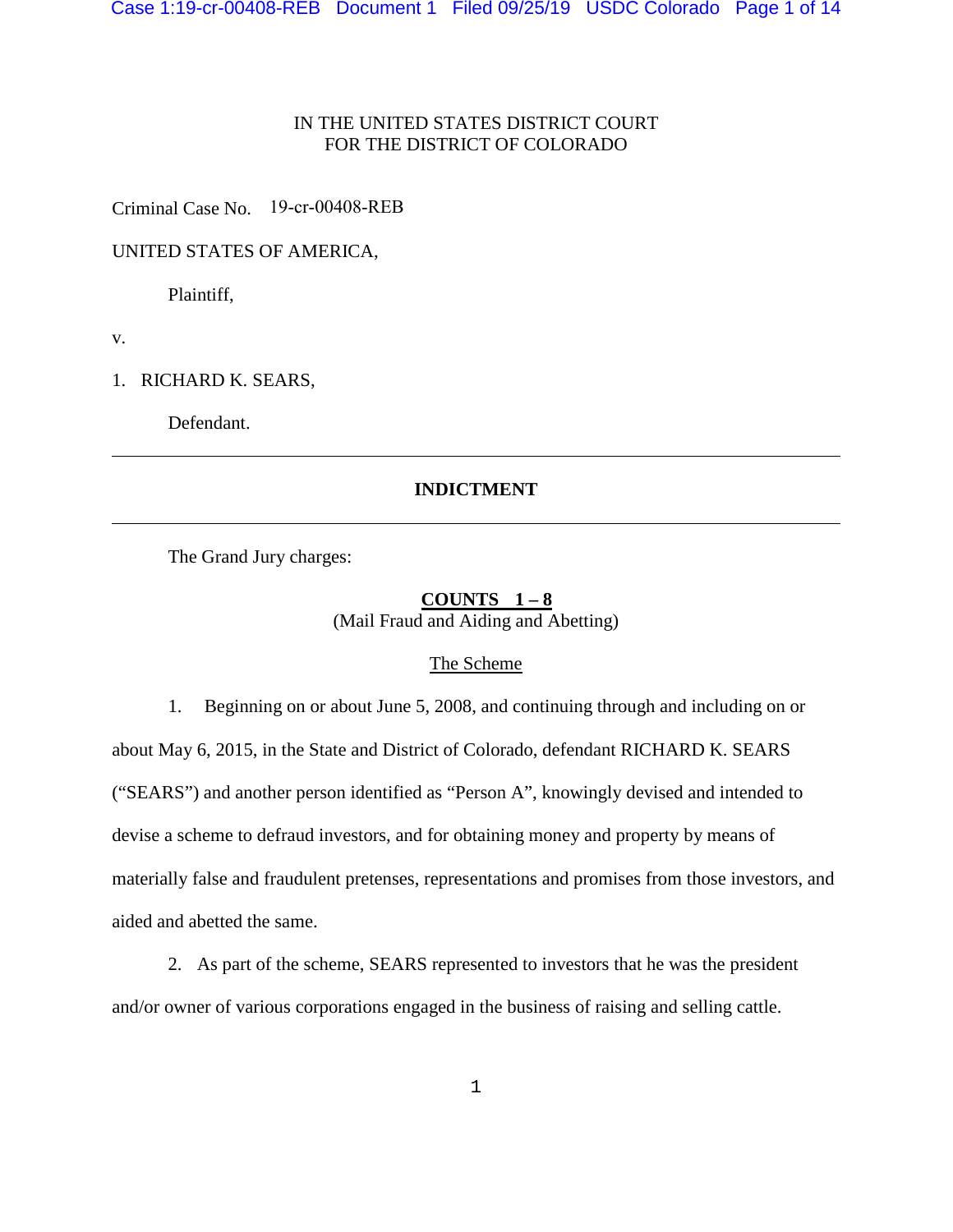During the period of his scheme, Sears also operated an outfitting business referred to as Trophy Outfitters, Inc. which provided guiding services to big game hunters.

3. As part of the scheme, SEARS operated a cattle investment program ("program") for cows and heifers using the following Colorado corporations which he controlled:

- (A) Apache Park Livestock, Inc.,
- (B) Private Land Bucks and Bulls, Inc.,
- (C) Rocky Mountain Romangus, Inc., and
- (D) Trophy Outfitters, Inc.

4. As part of the scheme, SEARS maintained multiple leases on several agricultural and ranching properties in Southern Colorado. Depending on the terms of a given lease agreement, SEARS and his corporations had the right to graze cattle, conduct outfitting business, and/or farm on such properties. During the course of the scheme, neither SEARS nor any of his corporations ever actually owned any agricultural or ranching properties.

5. As part of the scheme, SEARS sent, or caused to be sent, annual mass mailings (also referred to as "advertisements") to potential investors inviting them to participate in his cattle investment program selling Angus and "Romangus" beef cows and heifers (collectively referred to as "cows"). SEARS' advertisements represented that his program was offered "exclusively to sportsmen" and provided investors with the chance to own a "tangible asset" that produced a "great return". SEARS typically directed his advertisements for his program to individuals holding hunting licenses throughout the United States.

6. As part of the scheme, SEARS offered potential investors the right to receive an annual hunt discount from SEARS and his outfitting business should the investor elect to invest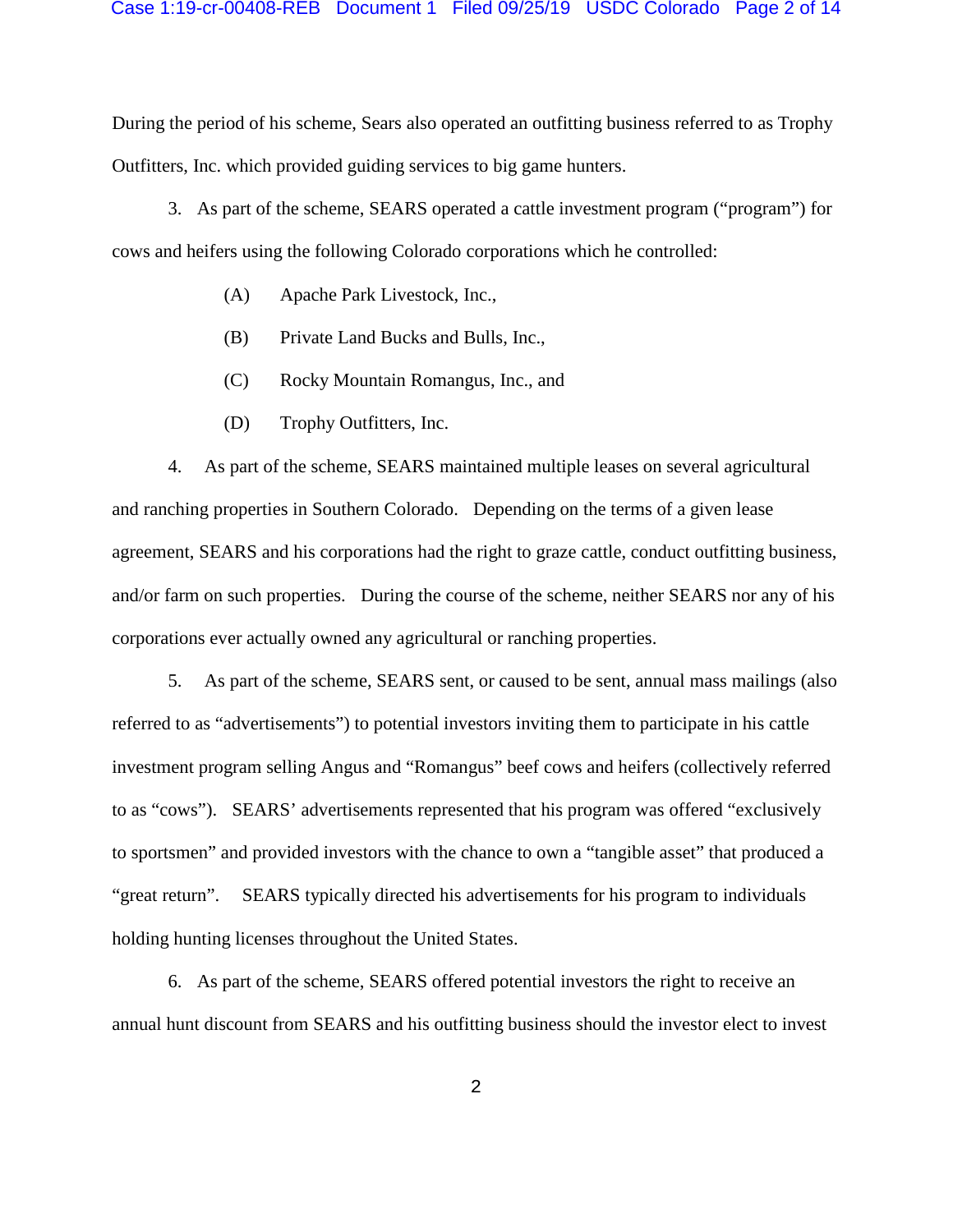in the program.

7. As part of the scheme, SEARS' advertisements described the basic terms of his investment program and contained various inducements, which included:

- (A) For a set "entry fee," SEARS promised to purchase a specific number of cows for the benefit of the investor who would become the "owner" of the cows. In later advertisements, SEARS represented that for a fee, he was offering the investor the unique opportunity to purchase from SEARS a special breed of cows currently owned by him.
- (B) SEARS stated that the investor would then agree to "leaseback" the cattle to SEARS for a set period of time (usually a three or five year lease term), during which time SEARS would be solely responsible for all costs related to the feed, care and management of the investor's cows, including breeding the investor's cows.
- (C) On an annual basis, SEARS agreed to pay the investor a "cash return" or "leaseback payment" of approximately 10%. In later advertisements, the investor was also given the option to take additional cows instead of receiving a cash leaseback payment.
- (D) At the end of the parties' contract, SEARS guaranteed that he would buy back the cattle from the investor for not less than the original price on the contract should the investor so request at his or her discretion. The investor also had the option to extend the duration of the leaseback agreement beyond the expiration of the original contract.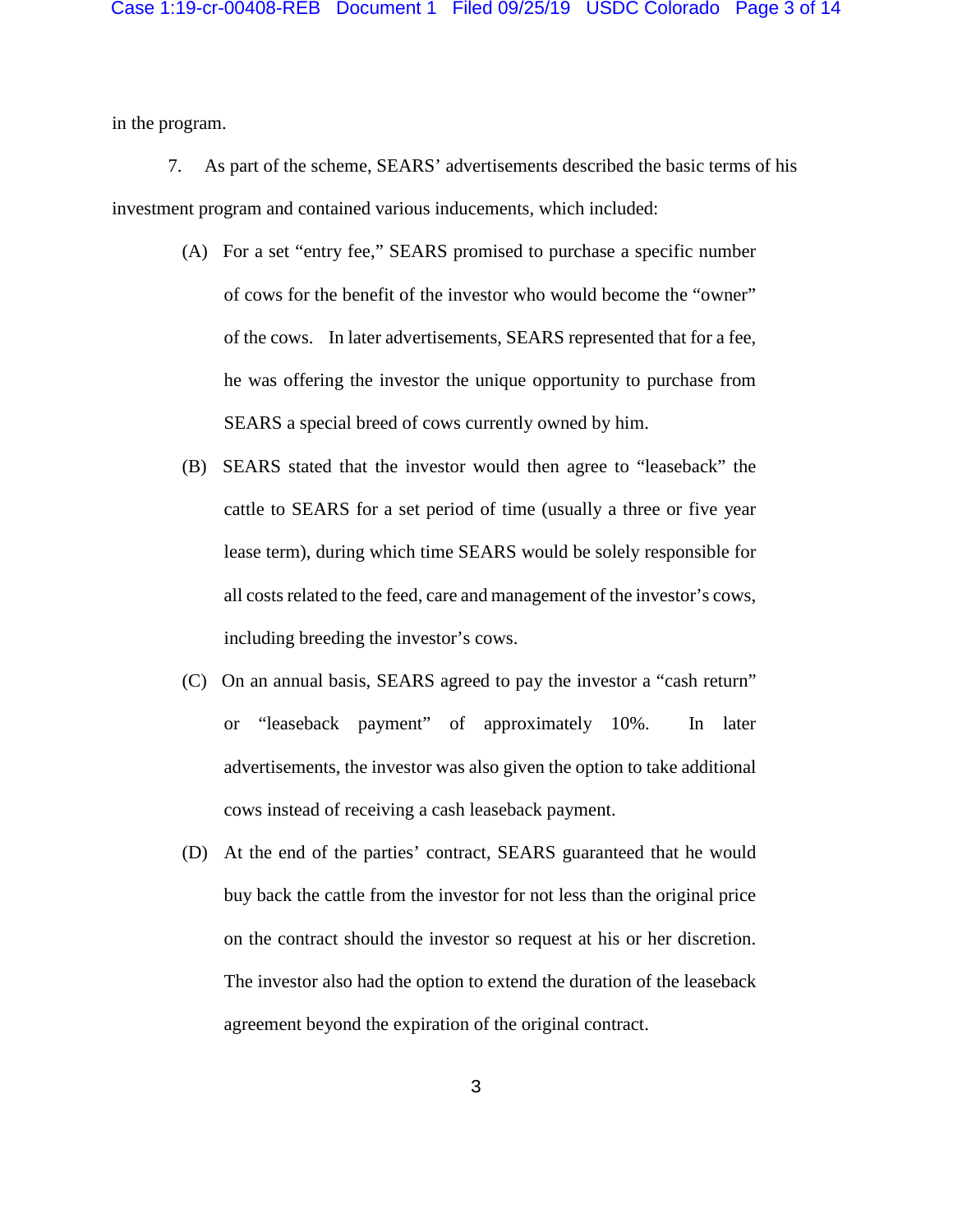(E) As part of the agreement with the investor, SEARS, for his own benefit, was entitled to keep, raise, breed and/or sell all calves born from the investor's cows, also referred to as the "calf crop."

8. As part of the scheme, SEARS required that investors sign and execute a written contract along with SEARS which set forth the parties' respective commitments and obligations under the cattle investment program. SEARS typically entitled each contract as either a "Mother Cow Leaseback Agreement" or "Cattle Leaseback Agreement," and on limited occasion, SEARS referred to his contract as a "Joint Venture Agreement". (collectively referred to as "investor contracts").

9. As part of the scheme, SEARS falsely promised investors -- in both the investor contracts and advertisements -- that SEARS or one of his corporations would purchase a set number of cows on behalf of the investor after the investor paid an agreed upon amount of money. In later cases, SEARS falsely promised to sell the investor a set number of cows from SEARS' special breed of cows which he owned. SEARS further promised to brand each investor's cows with a unique brand specifically owned by and assigned to each investor. Instead, SEARS failed to purchase, otherwise acquire, and/or brand the number of cattle which he promised to his investors after receiving their payments. Typically, SEARS only purchased or branded a fraction of the number of the cows which he promised to purchase in an investor contract. In some instances, SEARS failed to purchase or brand any cows on behalf of an investor.

10. As part of the scheme, SEARS and his corporations stopped purchasing cows on behalf of investors by approximately September of 2011, yet SEARS continued to collect funds

4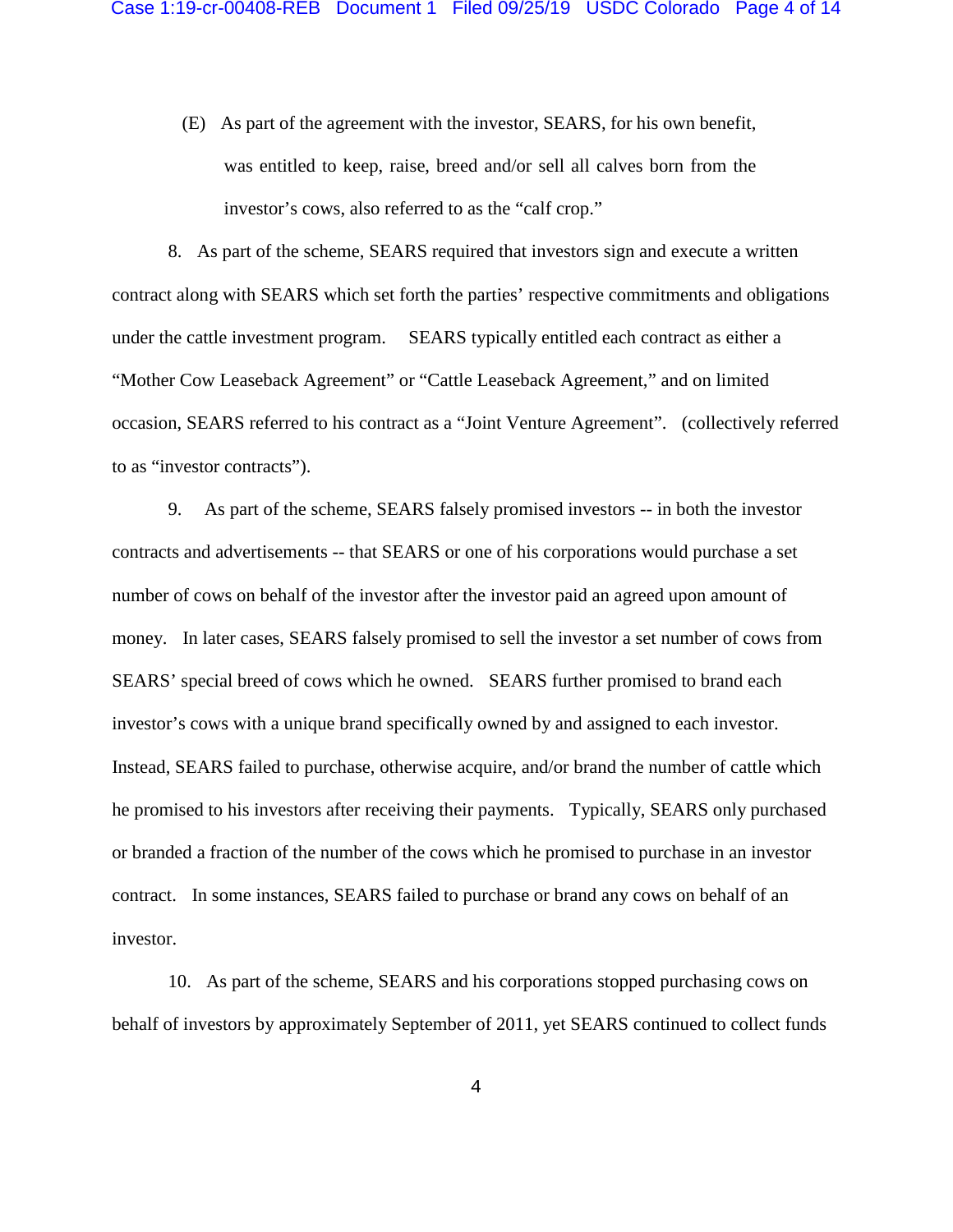#### Case 1:19-cr-00408-REB Document 1 Filed 09/25/19 USDC Colorado Page 5 of 14

from new investors after such date while continuing to promise such new investors he would purchase and brand cows on their behalf as part of the cattle investment program.

11. As part of the scheme, SEARS frequently converted the money paid by investors for the purchase of cattle to his own use and benefit.

12. As part of the scheme, SEARS falsely promised investors -- in both the investor contracts and advertisements – that SEARS or one of his corporations would pay an annual "cash return" or annual "leaseback payment" to the investor of approximately 10%. At times, SEARS paid annual leaseback payments to investors which lulled investors into believing that their investment was successful and that SEARS' cattle program was operating consistent with the terms of the parties' agreement. In some instances, SEARS used new investor funds for cows to pay leaseback payments owed to earlier investors. Over time, SEARS began to make fewer cash returns or leaseback payments to investors and completely stopped making such annual payments to some investors despite his promises.

13. As part of the scheme, SEARS misrepresented to investors -- in both the investor contracts and advertisements -- that their investments were secure since he promised to purchase the investors' cows back at the end of the contract at a price not less than the original purchase price. Investors regularly relied upon SEARS' guarantee to buy back their cows at the original price when deciding to initially join the investment program. Instead, SEARS generally failed to buy back any investors' cows at full price despite his original promises.

14. As part of the scheme, SEARS made other misrepresentations to investors to induce them to invest in his program including: falsely promising to replace any of the investors' cows that died under SEARS' care with a productive female cow at SEARS' sole expense; and falsely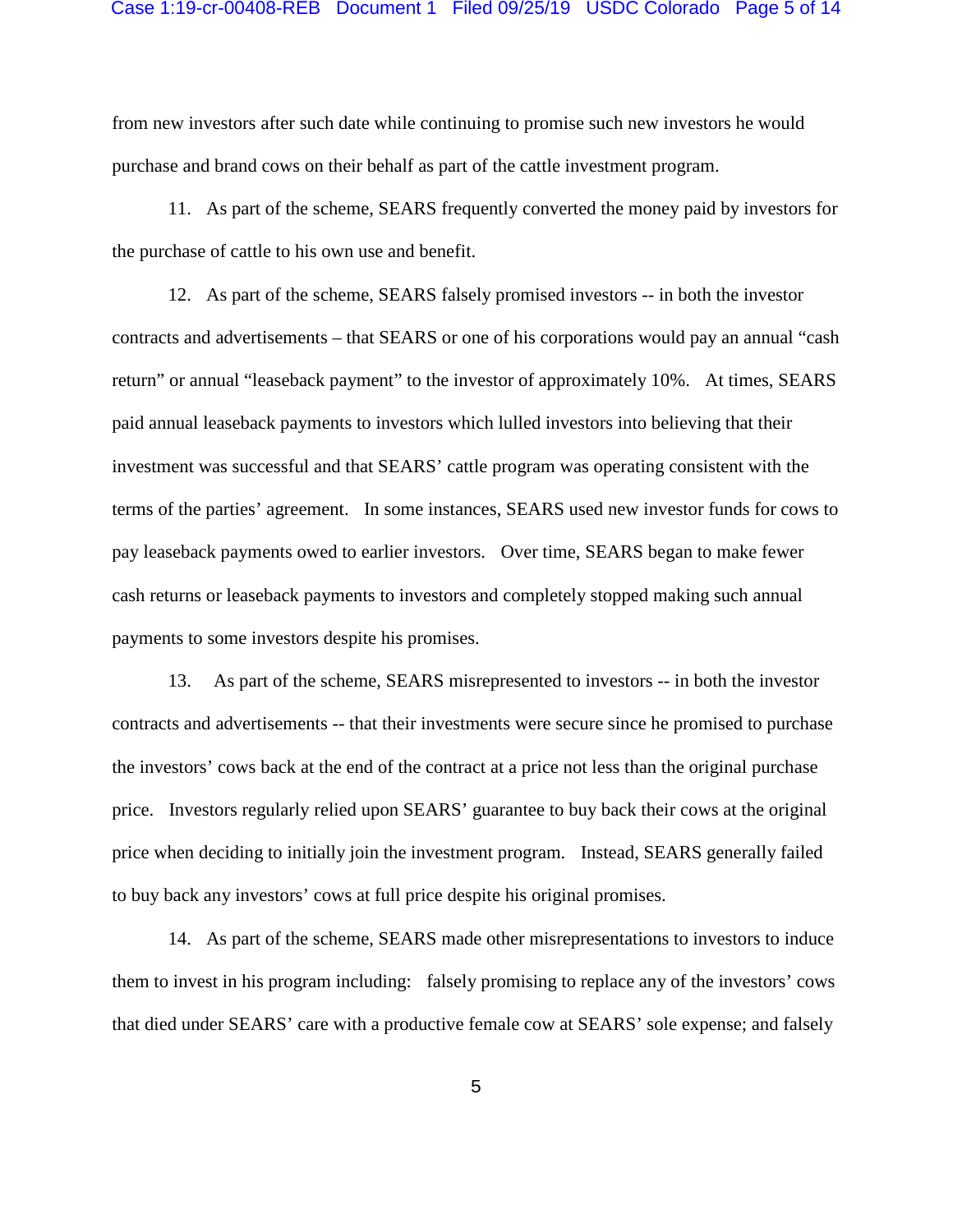#### Case 1:19-cr-00408-REB Document 1 Filed 09/25/19 USDC Colorado Page 6 of 14

promising to brand all of the investors' purchased cows with the investors' unique brand. During the course of the scheme, SEARS routinely failed to abide by these promises.

15. As part of the scheme, SEARS regularly persuaded earlier investors in his program to extend the duration of the length of their investor contracts usually by one or two years as they neared expiration of their agreements. SEARS obtained such contract extensions for purposes of avoiding his contractual obligation to make leaseback payments, repay investors the full amount of their initial purchase price for cows, and to conceal the fact that his investment program was failing.

16. As part of his scheme, SEARS used other Colorado entities at times to conceal and/or conduct his financial activities related to the handling of investors' funds to include Apache Park Land and Cattle Company, Inc. and Rio Valle Farms, LLC. At times, SEARS also utilized Person A, and family members to assist him in opening bank accounts and conducting financial transactions in furtherance of the scheme. SEARS also made misleading statements or directed Person A to make misleading statements to existing investors regarding the status of their cattle investment.

17. As part of the scheme, SEARS was aware by at least September 11, 2013, that he was unable to meet his contractual obligations owed to investors under his program. Specifically, SEARS was unable to make annual scheduled leaseback payments to investors as well as fulfill his guarantee to investors that he would buy back investors' cow herds as promised. When attempting to obtain an extension on an investor contract in September of 2013, SEARS stated in a letter to Investor-1 that his cattle investment program was suffering from a series of operational setbacks and financial problems (also referred to as "material facts")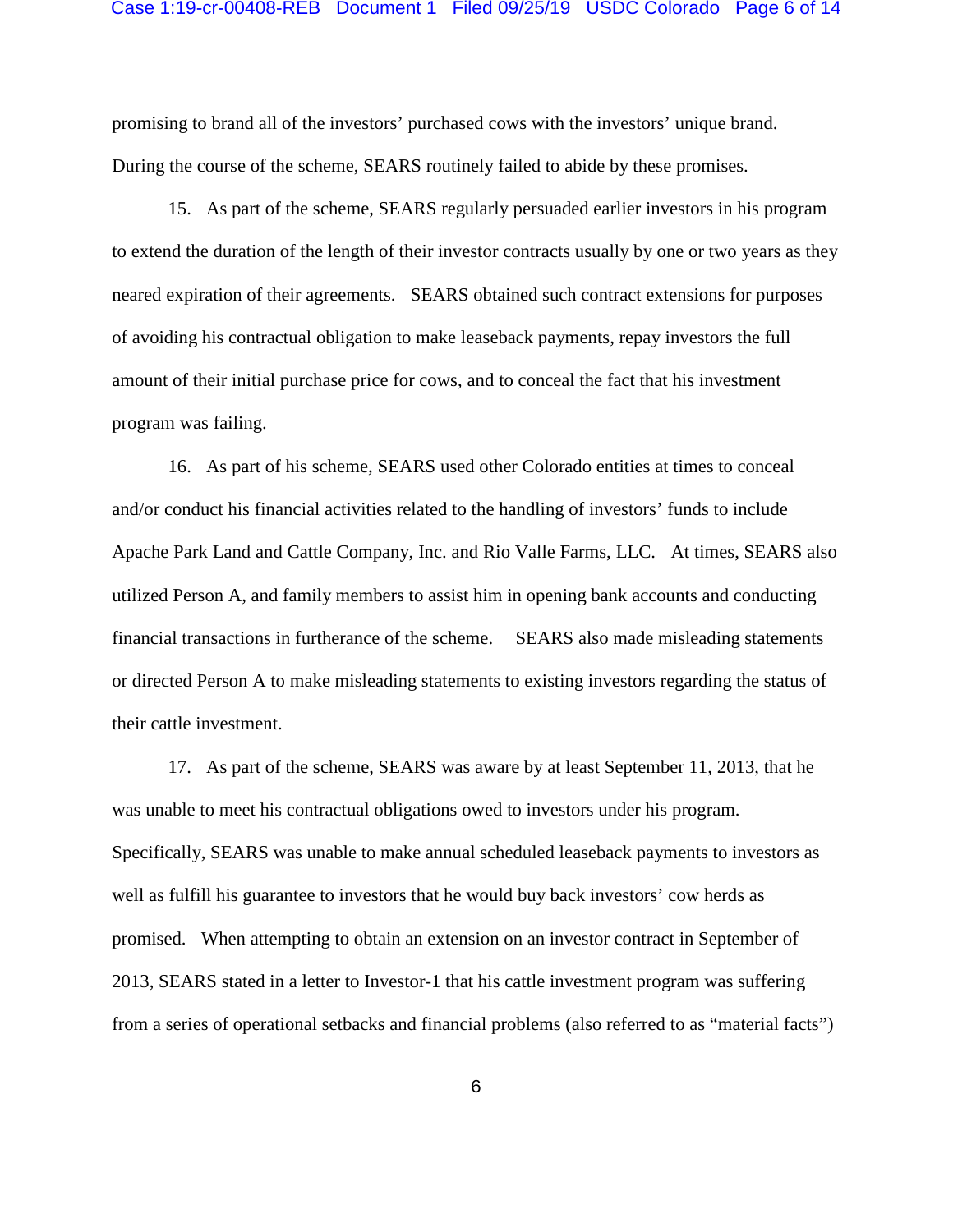to include:

- (A) "[W]e have lost pasture grass as a result of the extreme and prolonged record setting drought."
- (B) "Our irrigation water allocations have been cut by 100% on one of our farms (zero water allocations) and cut 65% on another farm."
- (C) "The only way we can afford to purchase this quantity of hay to sustain winter feeding is to defer leaseback payments for one year."
- (D) "Our entire cow herd has been quarantined with 'Tricohomoniasis'… a venereal disease in cattle…."
- (E) "The quarantine restricts the selling of any production cow or bull except for slaughter and also the purchase of production cattle added to the infected herd."
- (F) "…It will take at least a year to get [the Tricohomoniasis] cleaned up."
- (G) As a result of this disease, "We have lost between 45 and 50% of our calf crop due to aborted calves. This is a catastrophic loss for us and has caused a severe hardship and impacts our ability to meet our contractual obligations."
- (H) "At this time an early buy out of the herd by me is not possible given the current quarantine order and my financial status."

18. As part of the scheme, SEARS continued to actively solicit and collect funds from approximately 12 additional investors (referred to as "later investors") in his program after September of 2013. SEARS received in excess of \$800,000 from these later investors.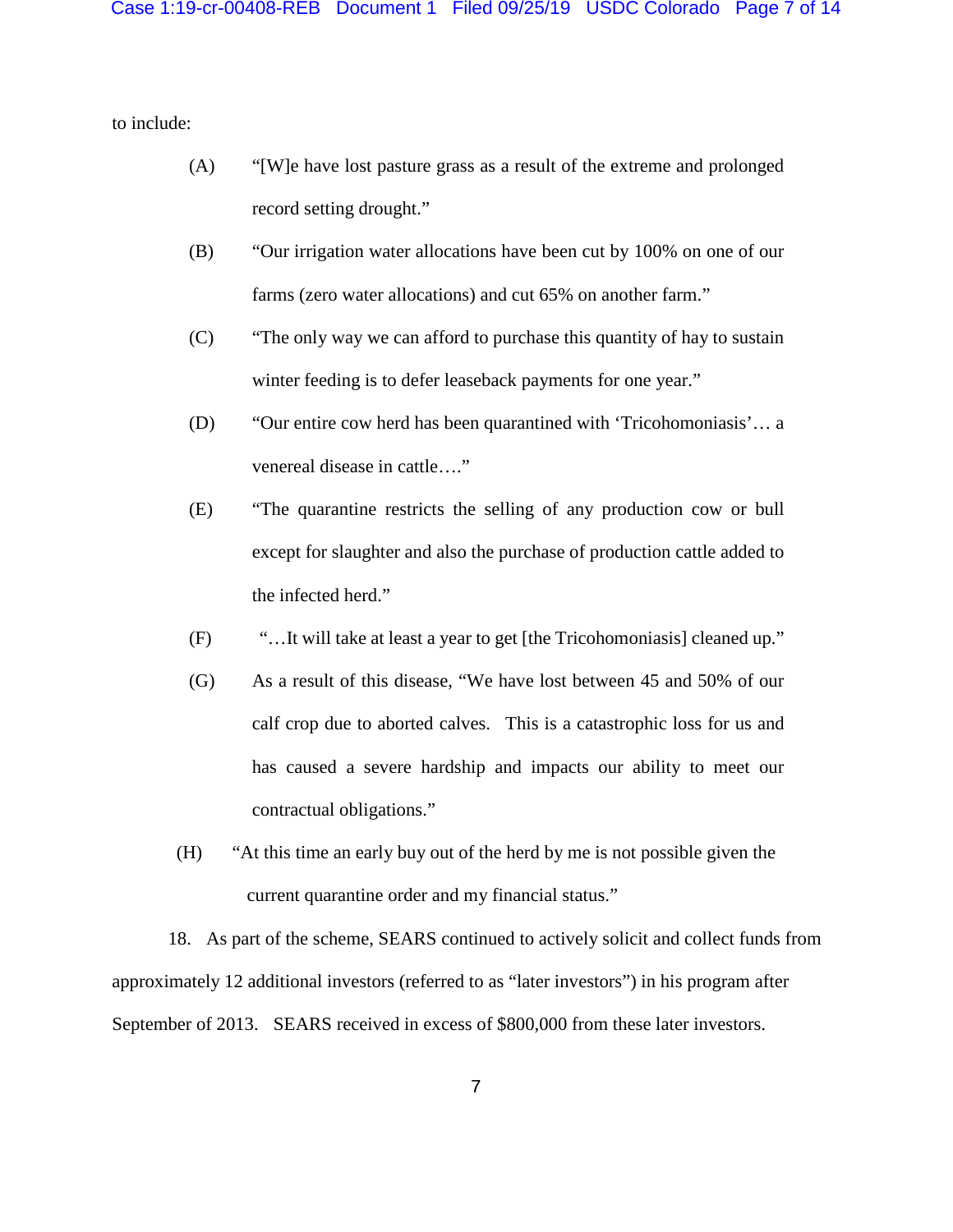#### Case 1:19-cr-00408-REB Document 1 Filed 09/25/19 USDC Colorado Page 8 of 14

However, when entering into contracts and collecting funds from these later investors, SEARS purposely failed to disclose the material facts related to operational setbacks and financial problems as set forth above in paragraph no. 17 of this indictment.

19. As part of his scheme, SEARS also failed to disclose to later investors the material fact that as of December 9, 2013, he owed and agreed to pay the Internal Revenue Service ("I.R.S.") \$278,274 in restitution in connection with his criminal case involving his willful failure to file an income tax return, *U.S. v. Richard Sears*, Case No. 13-cr-00180-MSK (District of Colorado).

20. As part of his scheme, SEARS entered into a contract with Investor-2 on April 16, 2014, in which SEARS promised to sell the investor 25 cows which he would brand for the investor in exchange for \$55,000. Instead, on approximately June 4, 2014, SEARS converted a portion of Investor-2's funds to his own use when he used \$27,000 for purposes of making a restitution payment to the I.R.S. in connection with Case No. 13-cr-00180-MSK. SEARS failed to ever acquire and brand any cows on behalf of Investor-2.

21. As part of his scheme, SEARS regularly misrepresented to investors the true number of cows in his possession to conceal the fact that he was not purchasing, acquiring and/or branding the number of cows which he had promised investors. On March 7, 2014, Investor-3, using an agent, attempted to exercise his right under his investment contract to "personally inspect" his cattle and obtain an inventory of his cows. During the inspection, Investor-3's agent learned that SEARS did not have an accurate inventory of Investor-3's cows and that SEARS did not have the required number of Investor-3's cows as required by the parties' contracts. Investor-3 then filed a civil lawsuit. On May 2, 2014, Investor-3 obtained a court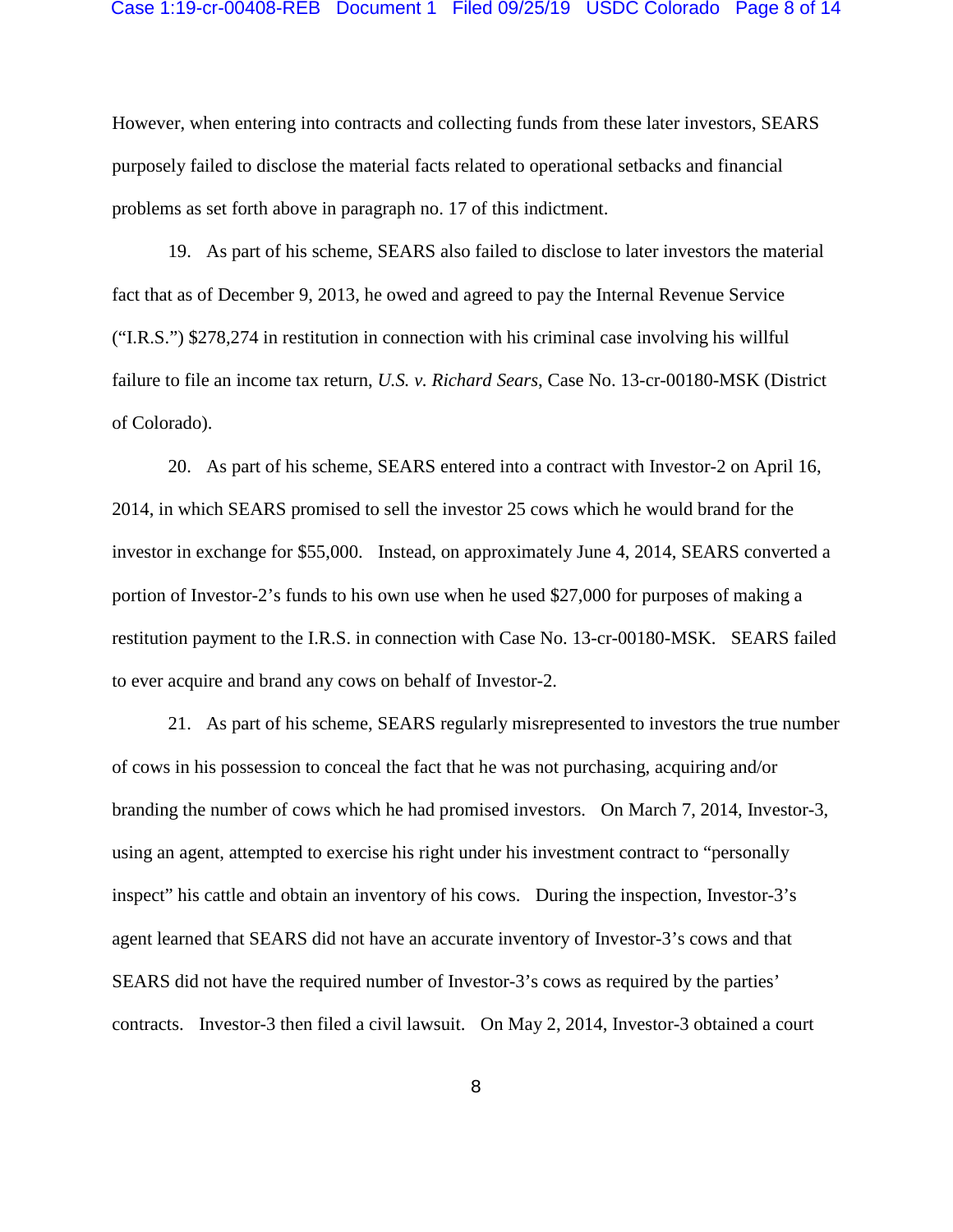# Case 1:19-cr-00408-REB Document 1 Filed 09/25/19 USDC Colorado Page 9 of 14

order in the District Court in Pueblo, State of Colorado which directed that SEARS' cattle be marshalled, identified and inventoried. Brand inspectors with the State of Colorado Department of Agriculture inventoried cattle in SEARS' possession as a result of the court order related to Investor-3. The inventory ultimately established that as of July of 2014, SEARS possessed substantially fewer cows than contractually promised to Investor-3. The inventory also showed that SEARS possessed substantially fewer cows than he was contractually obligated to possess for all of his other investors.

 22. As part of the scheme, SEARS filed a petition for bankruptcy on April 2, 2015, in the District of Colorado, Case 15-13389-HRT, in which he unsuccessfully attempted to discharge his financial commitments to his investors and conceal the fact that he purposely failed to actually purchase, acquire and/or brand the requisite number of cattle promised to investors. On May 6, 2015, SEARS continued to provide misleading information to investors regarding his purchase, acquisition and disposition of investors' cows during and in connection with a 341 Creditor's Meeting held on such date.

23. As part of the scheme, SEARS promised investors that he would purchase or acquire in excess of 5,000 cows in total for such investors. SEARS further promised that all such cows would be branded on behalf of the investors with their own brand. Over the course of the scheme, however, SEARS only purchased or acquired, and branded approximately 2,000 cows for investors despite his promises.

24. As part of the scheme, SEARS caused approximately 111 investors or investor groups to purchase small herds of cows in his cattle investment program. During the scheme, SEARS and his corporations received in excess of \$7,000,000 in investor funds but ultimately

9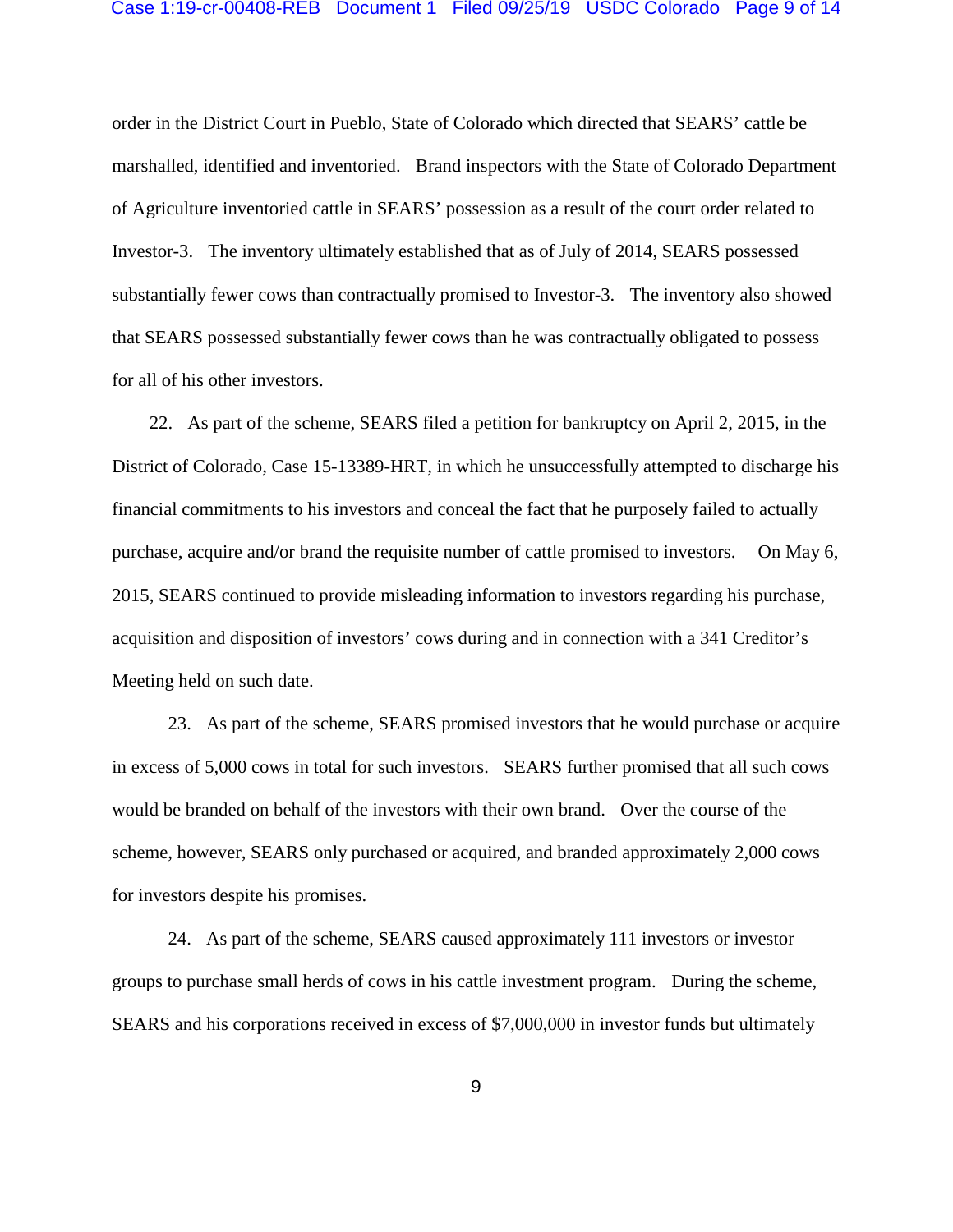caused approximately \$4,900,000 in investor losses through his scheme.

# The Mailings

25. On or about the following dates, in the State and District of Colorado, and elsewhere, defendant RICHARD K. SEARS and "Person A" for the purpose of executing the scheme described above in paragraphs  $1 - 24$  of the Indictment, knowingly caused to be delivered by United States mail, or by private or commercial interstate carrier, according to the directions thereon, the following matters:

| <b>COUNT</b>   | Date           | Description of Item Delivered                                                         | Method of Delivery |
|----------------|----------------|---------------------------------------------------------------------------------------|--------------------|
| $\mathbf{1}$   | $10-20-14$     | "Leaseback payment" check for<br>\$5,666.66 from SEARS to Investor-4 in<br>Washington | U.S. Mail          |
| $\overline{2}$ | $10-21-14$     | Investment check for \$55,000 from<br>Investor-5 to SEARS in Colorado                 | FedEx              |
| 3              | $12 - 16 - 14$ | Check for \$12,923.61 from Winter<br>Livestock to SEARS in Colorado                   | U.S. Mail          |
| 4              | $12 - 20 - 14$ | Investment check for \$55,000 from<br>Investor-6 to SEARS in Colorado                 | U.S. Mail          |
| 5              | $1 - 20 - 15$  | Check for \$7,781.39 from Winter<br>Livestock to SEARS in Colorado                    | U.S. Mail          |
| 6              | $1 - 30 - 15$  | "Leaseback payment" check for \$6,000<br>from SEARS to Investor-7 in Texas            | U.S. Mail          |
| 7              | $2 - 3 - 15$   | Check for \$4,089.53 from Winter<br>Livestock to SEARS in Colorado                    | U.S. Mail          |
| 8              | $4 - 1 - 15$   | Check for \$3,432.31 from Winter<br>Livestock to Investor-8 in Texas                  | U.S. Mail          |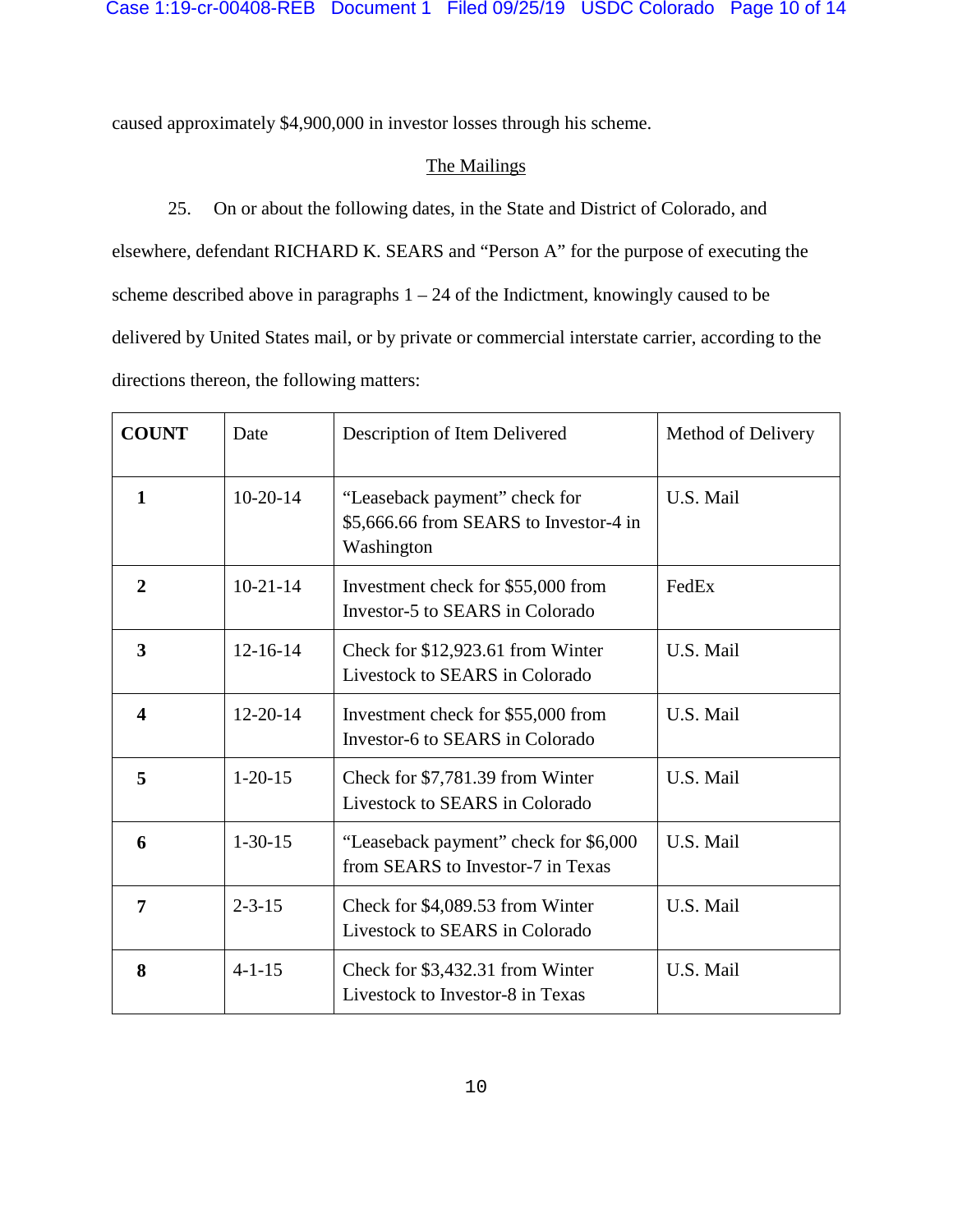All in violation of Title 18, United States Code, Sections 1341 and 2.

### **COUNT 9**

(Engaging in Monetary Transaction in Property Derived from Specified Unlawful Activity)

26. The allegations contained in counts 1 through 8 of this Indictment are hereby realleged as if set out in full and incorporated herein by reference.

27. On or about December 30, 2014, in the State and District of Colorado, the defendant RICHARD K. SEARS did knowingly engage or attempt to engage in a monetary transaction in criminally derived property of a value greater than \$10,000, which property was derived from specified unlawful activity, that is, mail fraud in violation of Title 18, United States Code, Sections 1341 and 2, namely, SEARS caused a withdrawal and transfer of \$16,850 from his personal bank account at Wells Fargo Bank (account ending #4138) for purposes of making a restitution payment to the I.R.S. in connection with his case, *U.S. v. Richard Sears*, Case No. 13 cr-00180-MSK (District of Colorado).

All in violation of Title 18, United States Code, Section 1957.

#### **COUNT 10**

(Engaging in Monetary Transaction in Property Derived from Specified Unlawful Activity)

28. The allegations contained in counts 1 through 8 of this Indictment are hereby realleged as if set out in full and incorporated herein by reference.

29. On or about January 9, 2015, in the State and District of Colorado, the defendant RICHARD K. SEARS did knowingly engage or attempt to engage in a monetary transaction in criminally derived property of a value greater than \$10,000, which property was derived from specified unlawful activity, that is, mail fraud in violation of Title 18, United States Code, Sections 1341 and 2, namely, SEARS made a withdrawal of \$110,000 from his personal bank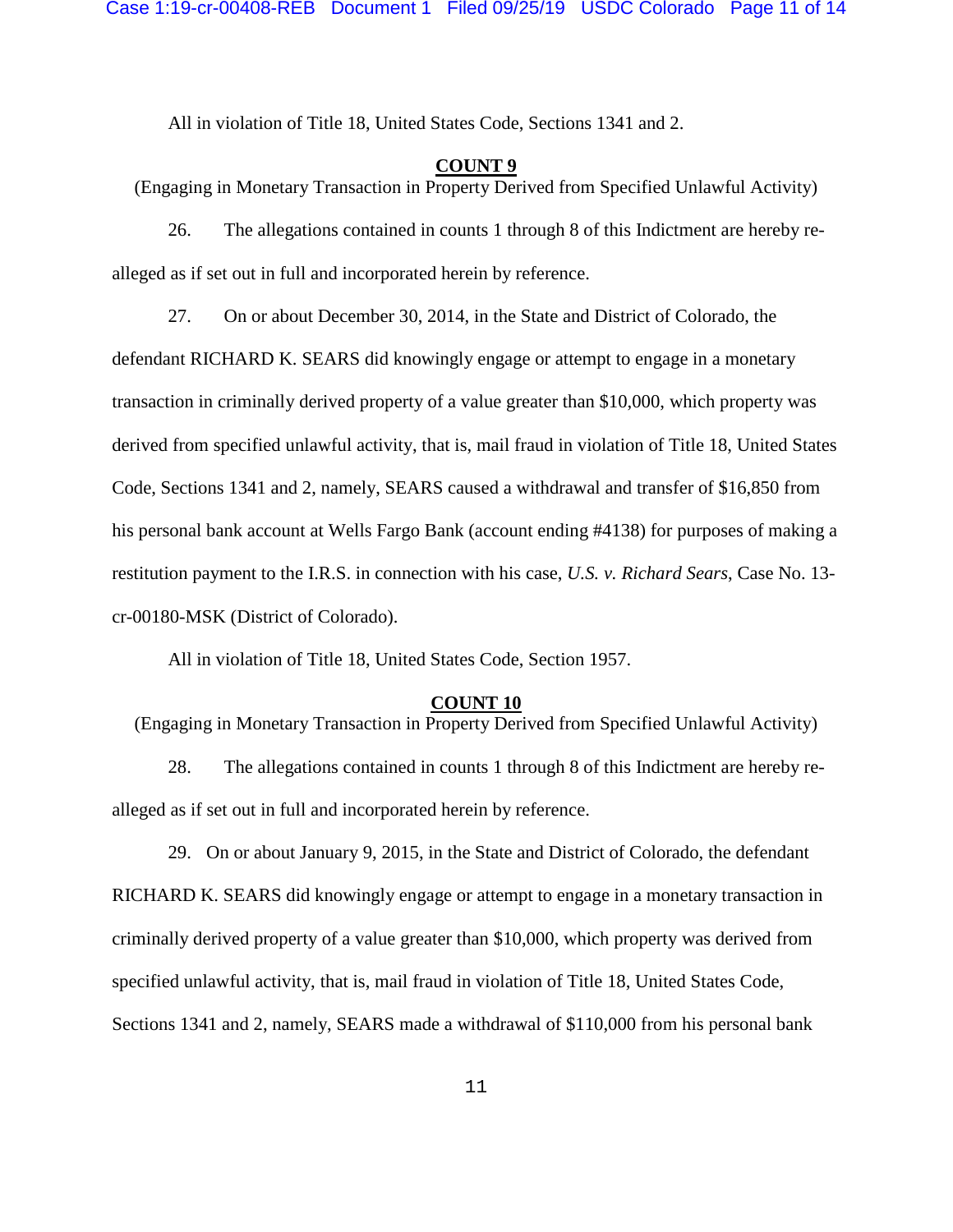account at Wells Fargo Bank (account ending #4138).

All in violation of Title 18, United States Code, Section 1957.

# **COUNT 11**

(Money Laundering)

30. The allegations contained in counts 1 through 8 of this Indictment are hereby realleged as if set out in full and incorporated herein by reference.

31. On or about April 1, 2015, in the State and District of Colorado, and elsewhere, the defendant RICHARD K. SEARS knowing that property involved in a financial transaction represented the proceeds of some form of unlawful activity, conducted or attempted to conduct such a financial transaction, which in fact involved the proceeds of specified unlawful activity, that is, mail fraud in violation of Title 18, United States Code, Sections 1341 and 2, knowing that the transaction was designed in whole or in part to conceal or disguise the nature, the location, the source, the ownership, or the control of the proceeds of the specified unlawful activity, namely, SEARS made a transfer and withdrawal of \$116,813 from a corporate bank account he controlled at Wells Fargo Bank (account ending #1548) for purposes of purchasing a cashier's check for the same amount paid to the order of "Rio Valle Farms, LLC."

All in violation of Title 18, United States Code, Section 1956(a)(1)(B)(i).

# **Forfeiture Allegation**

32. The allegations contained in Counts 1 through 11 of this Indictment are hereby realleged and incorporated by reference for the purpose of alleging forfeiture pursuant to the provisions of 18 U.S.C. §  $981(a)(1)(C)$ , 28 U.S.C. § 2461(c), and 18 U.S.C. §  $982(a)(1)$ .

33. Upon conviction of the violations alleged in Count 1 through 8 of this Indictment involving the commission of violations of Title 18, United States Code, Sections 1341 and 2,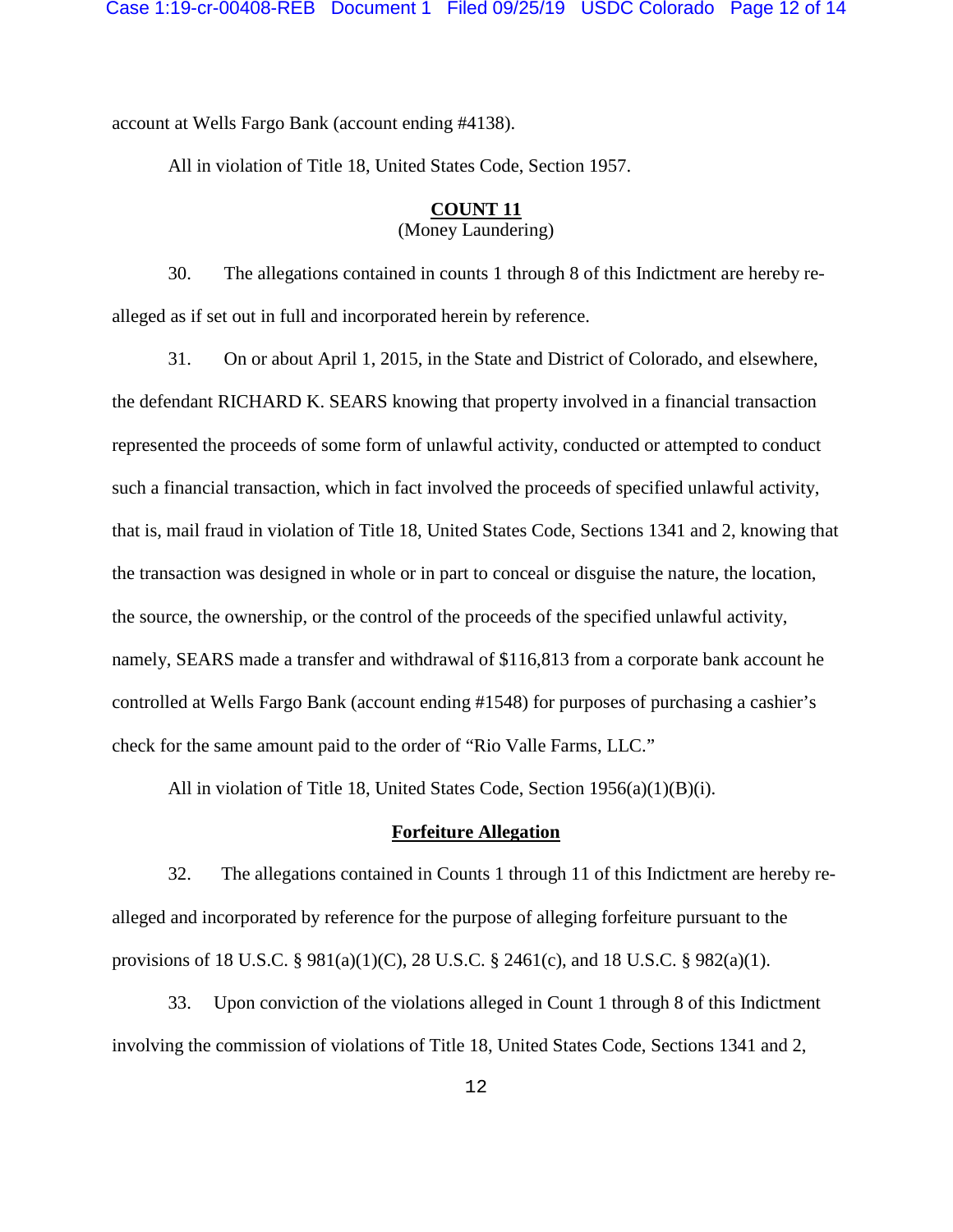defendant RICHARD K. SEARS shall forfeit to the United States, pursuant to Title 18, United States Code, Section 981(a)(1)(C), and Title 28, United States Code, Section 2461(c) any and all of the defendant's right, title and interest in all property constituting and derived from any proceeds the defendant obtained directly and indirectly as a result of such offense, including, but not limited to: a money judgment in the amount of proceeds obtained by the by the defendant.

 34. Upon conviction of the violations alleged in Counts 9 through 11 of this Indictment involving violations of Title 18, United States Code, Section 1957 and Title 18, United States Code, Section 1956(a)(1)(B)(i), defendant RICHARD K. SEARS shall forfeit to the United States, pursuant to Title 18, United States Code, Section 982(a)(1) any and all of the defendant's right, title and interest in all property, real or personal, involved in such offense, or all property traceable to such property, including, but not limited to: a money judgment in the amount of proceeds obtained by the by the defendant.

35. If any of the property described above, as a result of any act or omission of the defendant:

- a) cannot be located upon the exercise of due diligence;
- b) has been transferred or sold to, or deposited with, a third party;
- c) has been placed beyond the jurisdiction of the Court;
- d) has been substantially diminished in value; or
- e) has been commingled with other property which cannot be subdivided without difficulty;

it is the intent of the United States, pursuant to Title 21, United States Code, Section 853(p), as incorporated by Title 28, United States Code, Section 2461(c), to seek forfeiture of any other